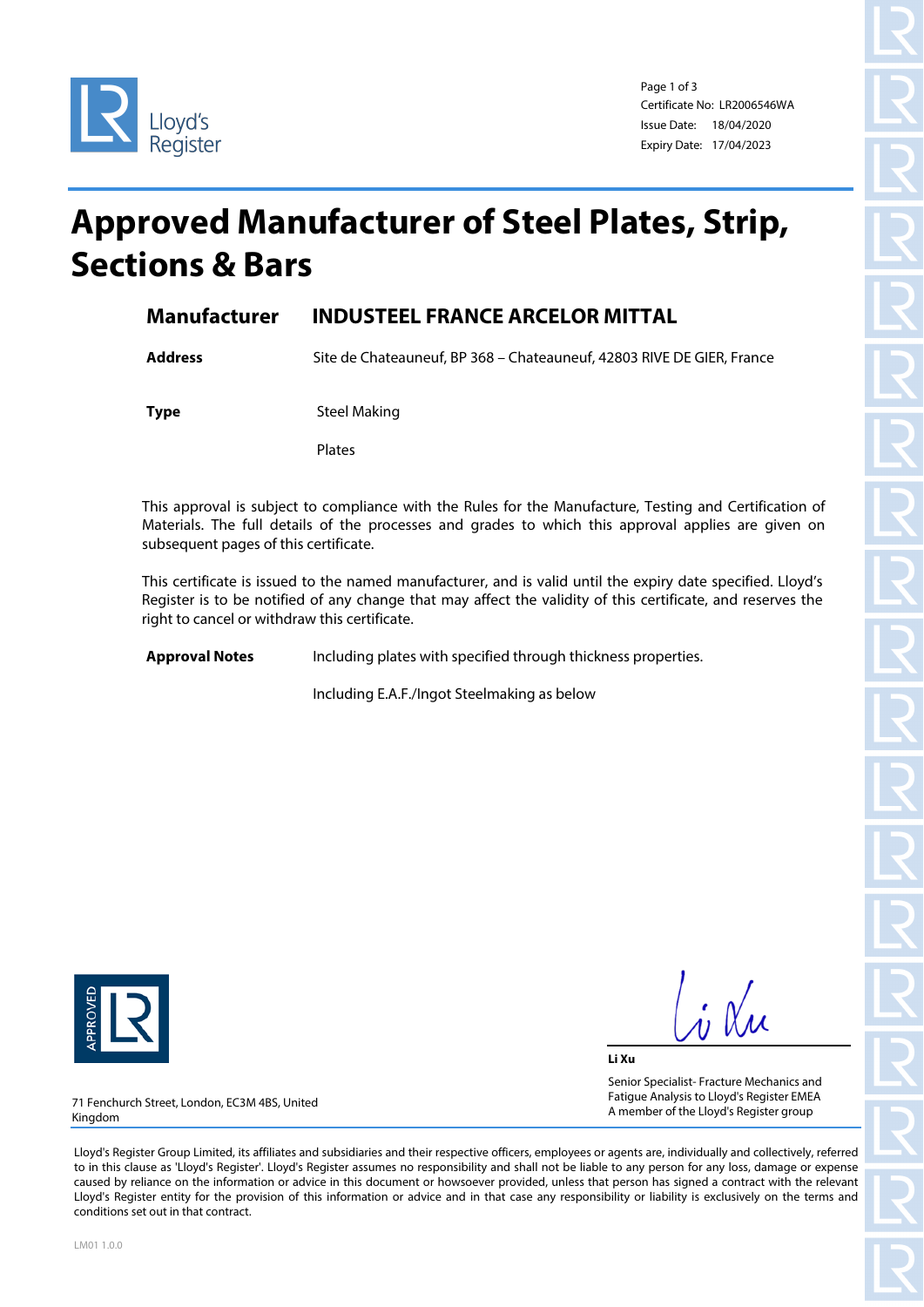

Page 2 of 3 Certificate No: LR2006546WA Issue Date: 18/04/2020 Expiry Date: 17/04/2023

## **Approved Manufacturer of Steel Plates, Strip, Sections & Bars**

| <b>Plates</b> | <b>Normal Strength</b>                      | <b>Grades</b>                               | <b>Maximum Thickness Units</b> |    |
|---------------|---------------------------------------------|---------------------------------------------|--------------------------------|----|
| As Rolled     | Killed                                      | A                                           | 50.00                          | mm |
| Normalized    | Killed                                      | A                                           | 400.00                         | mm |
| <b>Plates</b> | <b>Higher Strength</b>                      | <b>Grades</b>                               | <b>Maximum Thickness Units</b> |    |
| As Rolled     | Fine Grain Al+Nb+V<br>$+Ti$                 | DH36, DH32                                  | 25.00                          | mm |
| As Rolled     | Fine Grain Al+Nb+V<br>$+Ti$                 | AH36, AH32                                  | 35.00                          | mm |
| As Rolled     | Fine Grain Al                               | <b>DH32</b>                                 | 25.00                          | mm |
| As Rolled     | Fine Grain Al                               | AH32                                        | 35.00                          | mm |
| Normalized    | Fine Grain Al+Nb+V<br>$+Ti$                 | FH36, FH32                                  | 50.00                          | mm |
| Normalized    | Fine Grain Al+Nb+V<br>$+Ti$                 | EH32, DH32, AH32                            | 100.00                         | mm |
| Normalized    | Fine Grain Al+Nb+V<br>$+Ti$                 | EH36, DH36, AH36                            | 400.00                         | mm |
| Normalized    | Fine Grain Al                               | <b>FH32</b>                                 | 50.00                          | mm |
| Normalized    | Fine Grain Al                               | EH32, DH32, AH32                            | 400.00                         | mm |
| <b>Plates</b> | <b>Boiler and Pressure</b><br><b>Vessel</b> | <b>Grades</b>                               | <b>Maximum Thickness Units</b> |    |
| As Rolled     | Killed                                      | 410AR, 360AR                                | 40.00                          | mm |
| Normalized    | Fine Grain Al+Nb+V<br>$+Ti$                 | 510FG, 490FG, 460FG, 100.00<br>410FG, 360FG |                                | mm |
| Normalized    | Fine Grain Al                               | 490FG, 460FG, 410FG, 100.00<br>360FG        |                                | mm |
| Normalized    | Killed                                      | 410, 360                                    | 100.00                         | mm |
| <b>Plates</b> | <b>Ferritic Low</b><br><b>Temperature</b>   | <b>Grades</b>                               | <b>Maximum Thickness Units</b> |    |



71 Fenchurch Street, London, EC3M 4BS, United Kingdom

Lloyd's Register Group Limited, its affiliates and subsidiaries and their respective officers, employees or agents are, individually and collectively, referred to in this clause as 'Lloyd's Register'. Lloyd's Register assumes no responsibility and shall not be liable to any person for any loss, damage or expense caused by reliance on the information or advice in this document or howsoever provided, unless that person has signed a contract with the relevant Lloyd's Register entity for the provision of this information or advice and in that case any responsibility or liability is exclusively on the terms and conditions set out in that contract.